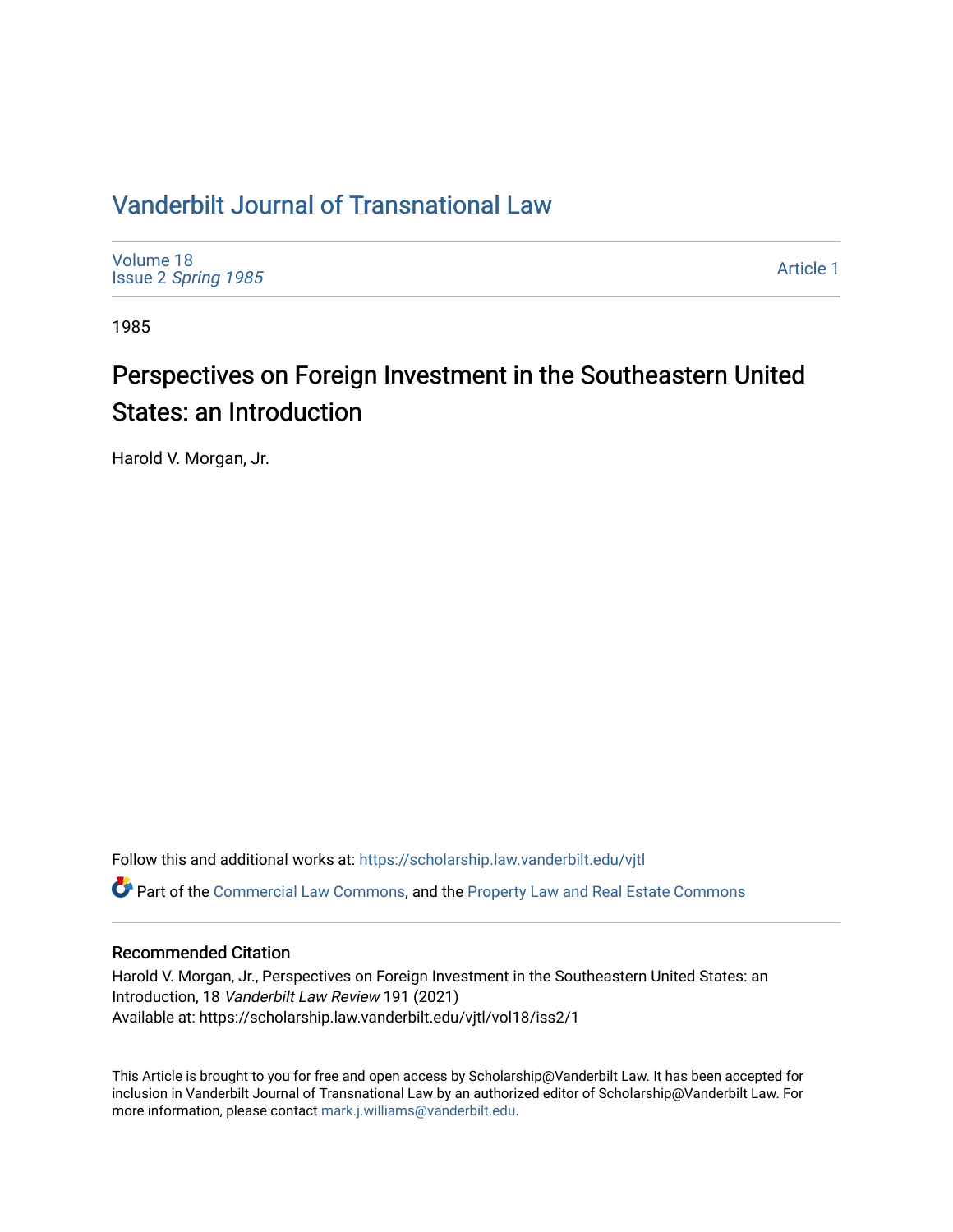## **Vanderbilt Journal of Transnational Law**

| <b>VOLUME 18</b> |  |
|------------------|--|
|------------------|--|

**SPRING 1985 NUMBER 2** 

#### **PERSPECTIVES ON FOREIGN INVESTMENT IN THE SOUTHEASTERN UNITED STATES: AN INTRODUCTION**

#### *Harold Van Morgan, Jr.\**

It has only been within the past fifteen years that the South could claim to have an international bar. Prior to that time, international activity in the Southeast was confined primarily to agricultural exporting. A few southern industrial companies, such as Alladin Industries of Nashville, had become multinational, but the southern economy was still largely based upon agriculture, real estate, and manufacturing, assembly, and distribution plants owned by northern companies.

The minimal international business activity in the Southeast demanded little support from southern lawyers. Consequently, prior to 1970, international legal practice in the Southeast was confined to a few lawyers who represented agricultural exporters, customshouse lawyers in the major ports and a small tax haven practice based in Miami.

International business activity in the Southeast increased dramatically in the 1970s. During much of this period, the weak dollar attracted investment capital to the United States from around the world. Certain political events—the separatist movement in Quebec Province, the Soviet invasion of Czechoslovakia, social unrest in South Africa, Juan Peron's return to Argentina, the election of Francois Mitterand's socialist coalition in France, and

<sup>\*</sup> Vice President, ONE Corporation, Atlanta, Georgia; B.A., Michigan State University, J.D., Vanderbilt University. Mr. Van Morgan is a former Editor-in-Chief of the *Vanderbilt Journal of Transnational Law.*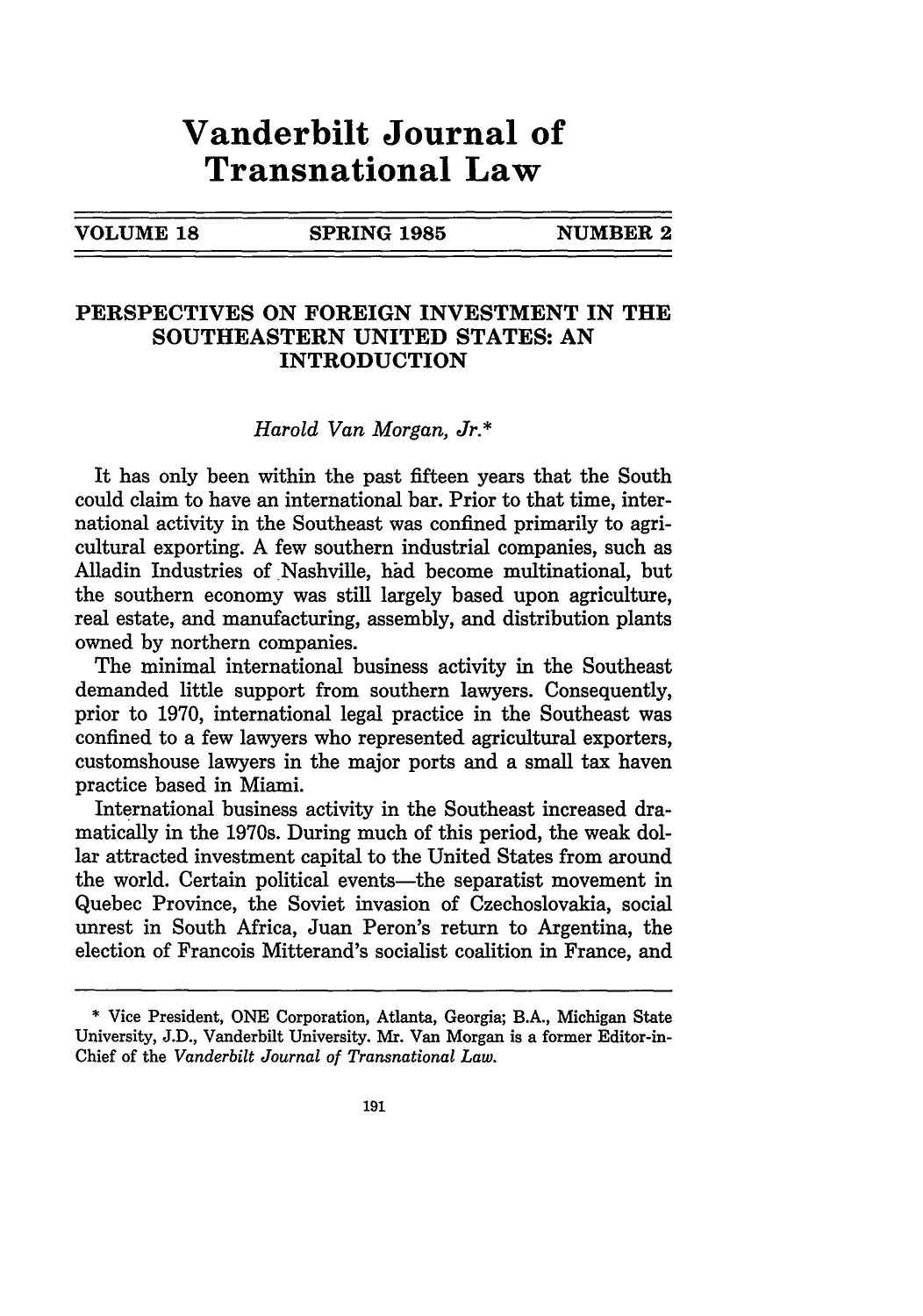concern over the future status of Hong Kong, among others-encouraged investors from many countries to move capital into the United States.

Political concerns gave rise to the "last plane" syndrome. "I want to have some investments in the United States and carry a Green Card so that when the Russians cross the border I can take the last plane from Frankfurt." Or, "When the Cubans cross the border, I can take the last plane from Johannesburg." Or, "when the economy is nationalized, I can take the last plane from (fill in the blank)."

More recently the sense of impending doom seems to have diminished, or become overwhelmed by a general fear of global disaster. Thus, politically motivated investments actually may have decreased. The last plane syndrome and the belief that the United States would stand alone as the last bastion of capitalism, however, were, and perhaps remain, very real.

While world economic and localized political conditions encouraged flight of investment capital to the United States, the Southeast became increasingly visible to potential foreign investors. Southeastern states established aggressive industrial recruiting programs and promoted their underdeveloped resources, abundant energy, non-union labor, local tax incentives, and quality of life to foreign manufacturers.

Spartanburg, South Carolina, became the South's first "international city" (notwithstanding claims to the contrary by Atlanta and Miami) by attracting several European textile machinery manufacturers and the Michelin Tire plant.

The candidacy and election of Jimmy Carter generated intense publicity for Atlanta, Georgia, and the Southeast, which helped to dispel the impression of the world business community that the United States consists of New York, Chicago, and California, plus the Grand Canyon and various wastelands created by Generals Sherman, Grant, and Sheridan.

In 1977, in virtually his first act as President, Jimmy Carter approved the recommendation of the Civil Aeronautics Board (CAB) establishing direct flights between Atlanta and Europe. (Gerald Ford, in virtually his last act as President, had overruled the CAB recommendations.)

The international bar in the Southeast developed to serve the great influx of investment from Europe, Canada, Japan, and other countries. Consequently, the majority of southern practitioners who refer to themselves as "international lawyers" are involved in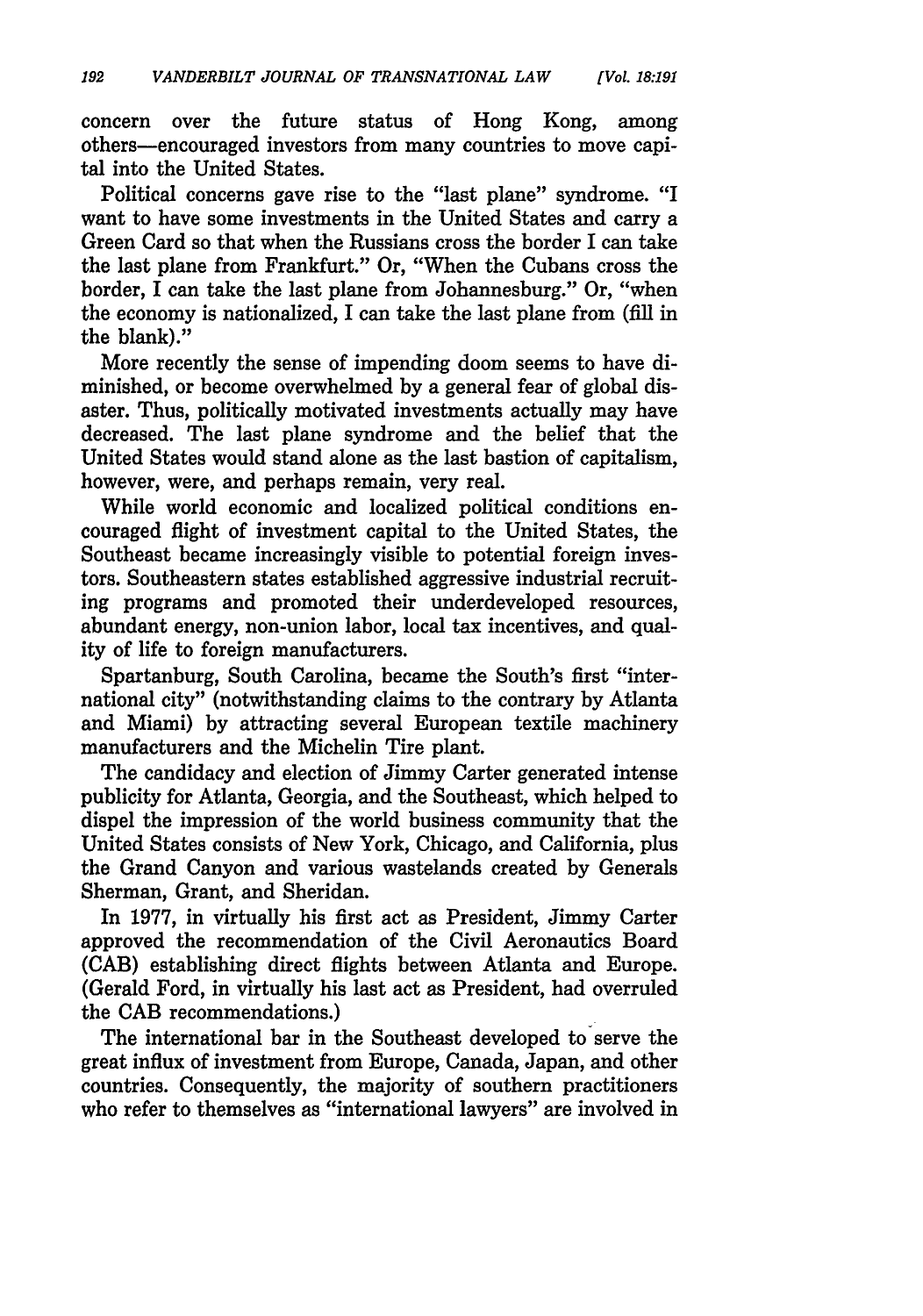representation of foreign clients doing business in the United States.

International practice in the Southeast is primarily divided between representation of industrial and business investors and representation of real estate investors. In both cases, the legal skills required are those necessary to represent domestic clients engaged in the same activities, with an overlay of specialized expertise. For example, closing a real estate purchase on behalf of a foreign purchaser involves the same elements of real estate practice as any domestic purchase and sale. If the purchaser is foreign, however, the lawyer must consider the applicability of tax treaties, Internal Revenue Code provisions governing repatriation of real estate income, various state laws restricting foreign ownership of real estate, and registration requirements imposed by the United States Departments of Commerce and Agriculture and by the Foreign Investment in Real Property Tax Act, among other issues.

Representation of foreign business clients also requires application of general business law skills together with specialized expertise. Basically, formation of a United States business entity owned or controlled by foreign interests involves movement of resources-money, technology, industrial property rights, products, services, and managers-across national boundaries. Bringing these resources into the United States requires special attention to various laws and regulations governing each.

Perhaps the biggest difference between representation of foreign clients and routine domestic practice is the relationship which must be established between lawyers and clients. Foreign investors tend to view their lawyers differently than do domestic clients. Most foreign clients are accustomed to receiving all legal advice in their home countries from a single attorney rather than from various specialists within a firm and expect to do so in the United States.

A typical initial interview with a foreign business investor might range from considerations of tax haven or treaty haven planning to individual income tax and estate planning considerations for the managers planning to come to the United States to supervise the investment. Between are such topics as corporate law, products liability, licensing, trademarks, customs, and of course, immigration. To cope adequately with the breadth of issues involved, United States international practitioners must be broad generalists, funneling the accumulated specialty areas of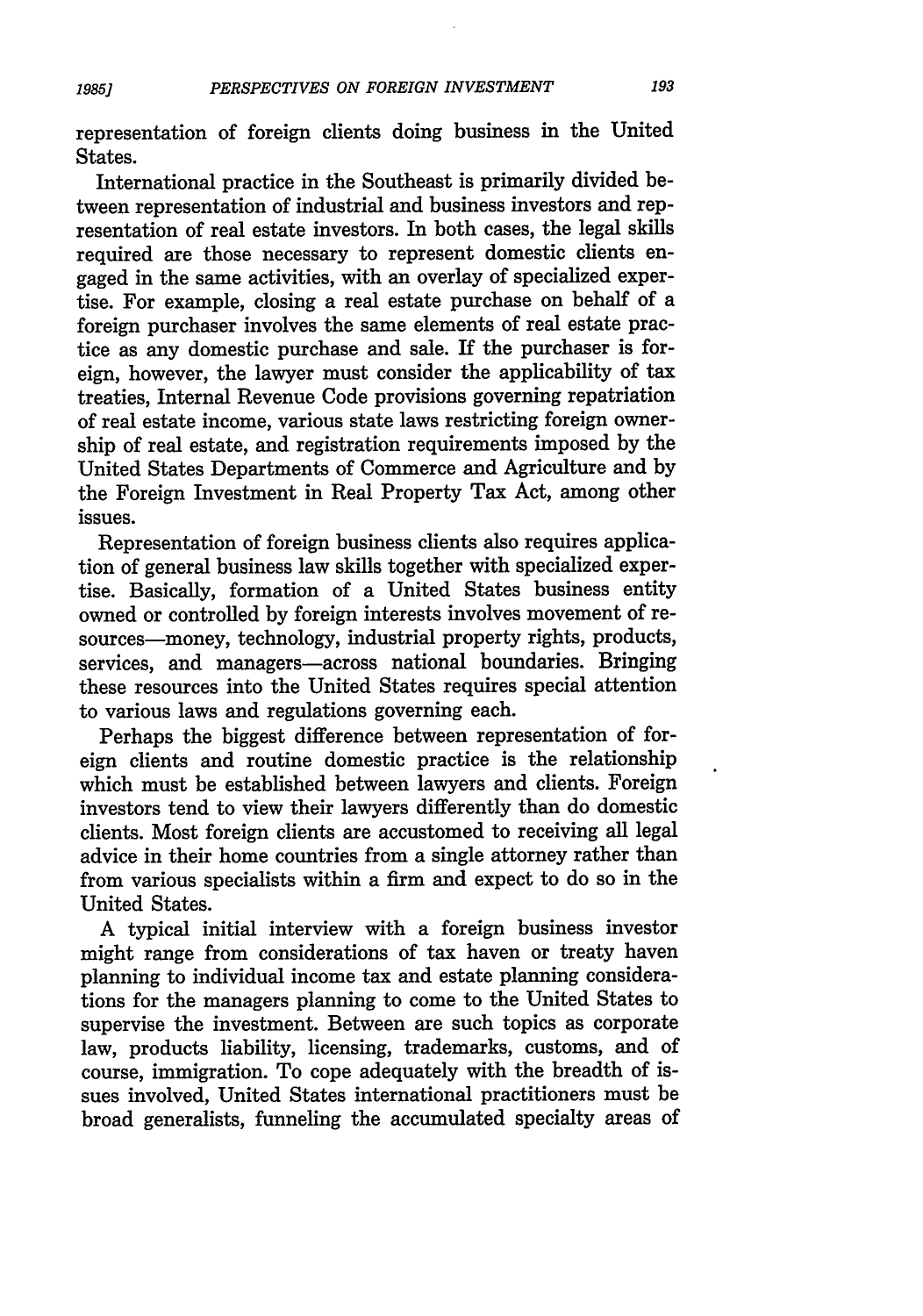practice available in their firms to the investors and supervising application of appropriate legal skills.

United States lawyers counseling foreign investors must also assume much greater responsibility for "issue spotting" than is the case with domestic clients. Typically, the representative of a foreign company who is transferred to the United States to establish an operation is skilled in appropriate business areas, such as marketing or distribution, but has only the most general notions of the legal aspects of the project. Furthermore, many of the legal issues involved in doing business in the United States do not even arise in foreign countries. Issues such as products liability and the Foreign Investment in Real Property Tax Act are almost uniquely American. Therefore, even a foreign investor sophisticated in legal matters may not be aware of the questions that must be addressed.

Foreign clients, especially those investing offshore for the first time, also may not be aware of various legal issues that must be addressed in their home countries. For example, Canadian immigration clients should be alerted to the Canadian departure tax, German clients should consider the Aussensteuergesezt, and Japanese corporate clients should be cautioned that the Japanese tax code does not provide an indirect foreign tax credit. Obviously, United States attorneys are not competent to advise on matters of foreign law, but should counsel their clients to obtain the advice of home-country advisors before adopting business plans.

In addition to assuring that all appropriate questions have been identified in a particular investment situation, a United States lawyer often must also train his client to be a sophisticated consumer of legal services and to know when to call upon his attorney. In many, if not most, foreign countries, members of the legal profession are much less ubiquitous and operate within a more well defined "turf" than do United States lawyers. Consequently, foreign investors in the United States may simply not be in the habit of turning to a lawyer in many situations when they should do so.

Many foreigners are at first surprised with the depth of involvement that United States lawyers tend to have with their business clients. The organized bars in many countries have not been as effective as their American counterpart in electing lawyers to local equivalents of the United States Congress where they can enact complicated codified legislation in the form of lawyers' and accountants' relief acts, requiring sophisticated legal advice on a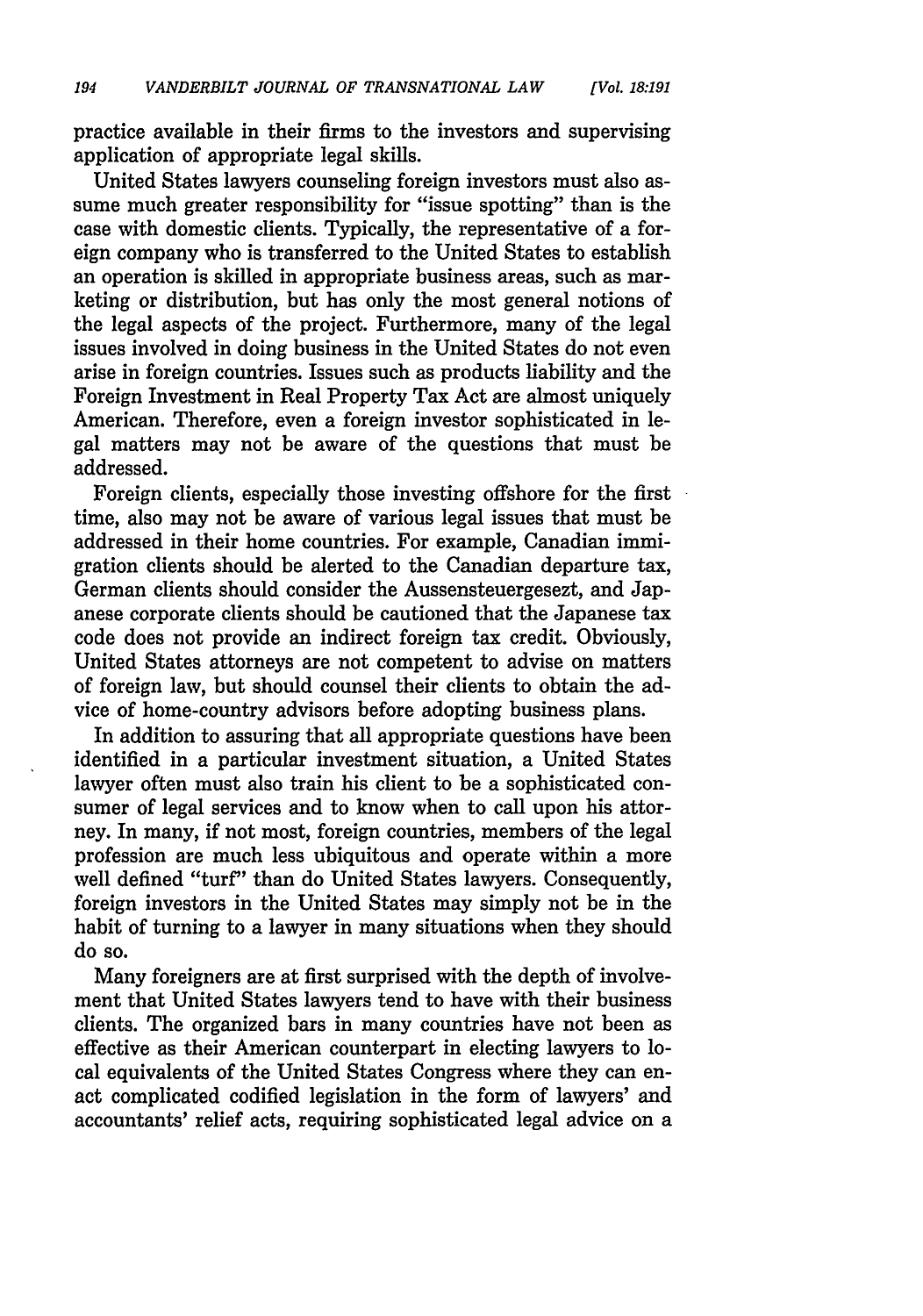continuing basis. In these backward countries, such as West Germany, law firms are relatively small and the individual attorneys are generalists.

It is actually possible in some foreign countries to conduct business virtually without legal counsel. This astonishing phenomenon is best exemplified by Japan, a country roughly the same geographic size as Georgia. The population of Georgia is about six million and the Georgia Bar Association has about 14,000 members. Japan has a population of about 120 million with about 12,000 lawyers. Obviously, our Japanese colleagues have done a very poor job in promoting legal services and leave it to American lawyers to indoctrinate their clients into the joys of legal representation and monthly fee statements.

Another challenging aspect of international practice is that foreign investors, especially those who are less than fluent in business English, may not thoroughly understand what their lawyers are trying to accomplish. This is particularly true in the case of real estate investors who may place their investments through treaty haven and tax haven countries. Such clients may leave all decisions regarding the structure of their investments to their United States lawyers. Furthermore, clients who do not entirely understand (or, over the course of time, may forget) why their investments were placed through Curacao, the Cayman Islands, or Liechtenstein, cannot be counted on to attend to corporate formalities on a regular and continuing basis. The American lawyer, therefore, must monitor the day to day activities associated with the investment much more closely than would be the case with a domestic client.

Ethical issues can be particularly troublesome in international practice. Many foreign investors come from societies where laws are not enacted so much to further public purposes as to create the opportunity for bureaucrats to obtain "fees" for issuing licenses or otherwise performing the functions assigned to them. Investors from such countries often bring with them the attitude that legal requirements can be satisfied with cash rather than compliance.

A particular area of ethical concern is immigration law. Applying for and obtaining visas for foreign individuals to reside temporarily or permanently in the United States is a very personalized area of practice and one which may be the first and foremost goal of a foreign client. In other words, the question in the initial client interview may not be "I intend to form a United States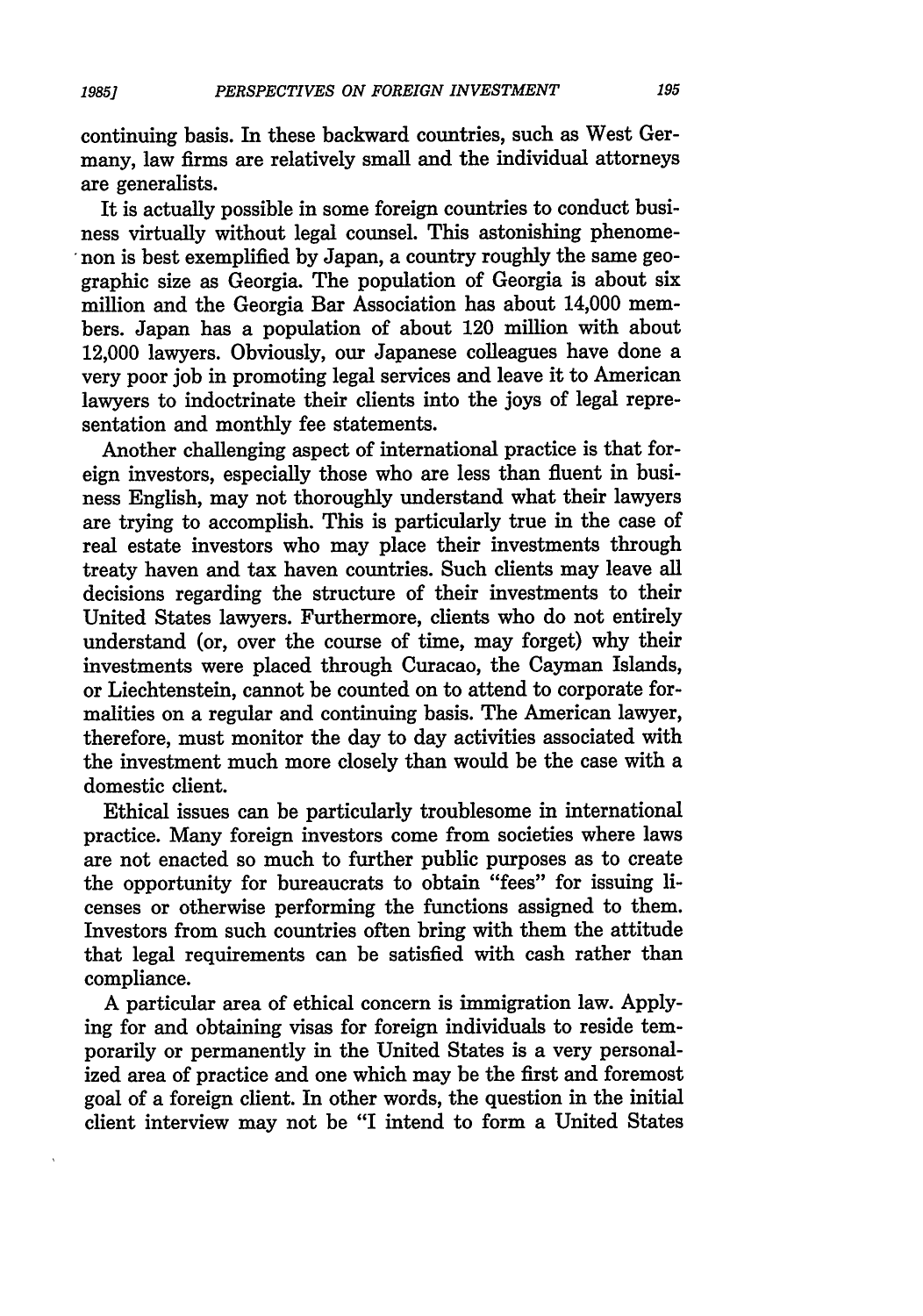business enterprise, how do I obtain a visa to come here to manage it?" but, "I wish to obtain a visa so that I can live in the United States, must I first form a United States enterprise?" Unlike areas such as tax practice or customshouse law in which varying degrees of success can be achieved, immigration law is strictly black or white; either the foreign applicant is awarded a visa or not. Without a visa, a foreign person cannot reside legally in the United States, and that's it. Consequently, visa clients are, at times, tempted to give the "right" answers to their immigration lawyers so that they may qualify for various categories of visas. Lawyers must constantly keep in mind that they must endorse under oath the applications that they prepare and submit to the Immigration and Naturalization Service on behalf of their clients.

Ethical considerations can also be problematic in the case of foreign investors who wish to remain anonymous. The requirements to register foreign investments, particularly in real estate, may be anathema to investors who might be placed in financial or personal jeopardy in their home countries were their United States activities made public there. To maintain representation of such clients, United States lawyers might be requested to be less than forthright in completing and filing registration forms. This problem is particularly acute in instances when foreigners fund their United States investments with "black money," which is unreported in their home countries.

The failure of jurisprudence to translate from foreign countries to the United States has many corollaries in representation of United States clients doing business abroad. The most publicized examples are the Foreign Corrupt Practices Act, which makes it illegal for United States companies to bribe officials in countries in which such bribes may not only be legal but customary, and the anti-boycott regulations of the International Trade Administration.

The challenges of international practice are also its appeal. International practitioners probably face a broader range of questions and issues in day to day practice than any other members of the bar. The complexity and scope of the practice creates a very lively and thought-provoking legal environment.

Undoubtedly, one of the most satisfying aspects of international practice is the clientele. The opportunity to deal on a regular basis with business people from foreign countries is stimulating and rewarding. Foreign businesses investing in the Southeast tend to be those companies that are most successful and well